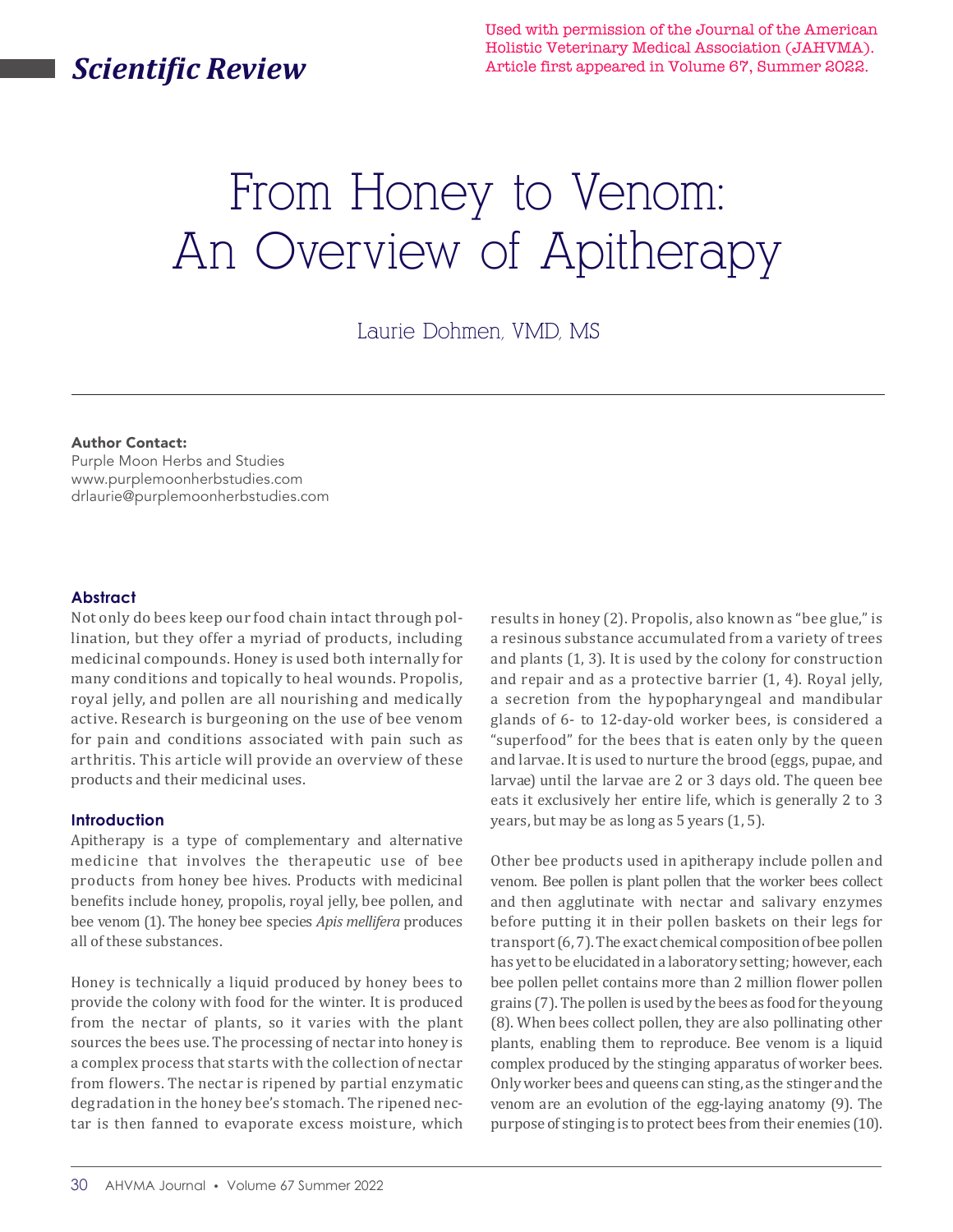## **Honey**

Honey has been used throughout history, and its nutritive and medicinally beneficial qualities are well recognized worldwide (1). It was used as food and medicine in ancient Egypt, Greece, China, Rome, and other countries. Honey is pictured on a Stone Age painting from 8,000 years ago as well as on a Sumerian tablet from 6200 BCE, and it is mentioned in most religious texts, including the Holy Quran, the Bible, and the Hindi Veda (11). The composition of honey is more than 80% carbohydrates, with small quantities of water, protein, vitamins, minerals, and other components including phytochemicals (bioactive plant constituents). The exact composition of each hive's honey varies based on the plants the bees use to gather nectar. Fructose and glucose are the main 2 sugar carbohydrates, and the active constituents include flavonoids, polyphenols, and organic acids (1, 11-13). Honey has many benefits. It is gastroprotective, anti-inflammatory, vulnerary, cardioprotective, antioxidant, antidiabetic, antibacterial, antifungal, and anticancer. The main antioxidant constituents are flavonoids and polyphenols (1, 11-13). Honey is used internally and topically for numerous conditions, including wounds, GI diseases, oral disorders, upper airway disorders, liver diseases, pancreatic disorders, metabolic disorders, ocular ailments, cardiovascular diseases, neurologic disorders, and cancer (1, 11-13). As a food, it is a quickly and easily digestible source of energy for the body. It also functions as a prebiotic and a food preservative (12).

Honey does have some contraindications, including toxicity from plant and/or nectar sources. For example, this occurs when bees use certain species of rhododendron containing the hallucinogen grayanotoxin, resulting in "mad honey." Chemically treated plant sources can be another source of toxicity. In addition, honey can contain *Clostridium botulinum* in sufficient amounts to kill human babies less than a year of age. In people with pollen allergies, honey can cause allergic reactions (12, 13).

# **Propolis**

Propolis is another bee product that has been utilized throughout history. It was used by the Greeks and Romans as an oral and topical antiseptic and by the Egyptians for embalming. Propolis can be found in the London pharmacopoeias of the 17th century, and Stradivari used it as violin varnish.Propolis was also used medicinally during World War II (4). This bee product contains resin, wax, essential oils, pollen, vitamins, minerals, and other organic compounds, and its active constituents include phenols, esters, flavonoids, terpenes, sterols, aldehydes, and alcohols. Caffeic acid phenethyl ester (CAPE) is one of propolis' main bioactive compounds (14). These constituents contribute to antiseptic, antiviral, antibacterial, antifungal, hepatoprotective, neuroprotective, cardioprotective, antidiabetic, anti-inflammatory, antioxidant, anticancer, antiulcer, anti-protozoal, hypotensive, and immunomodulatory actions (1, 4, 14-16). The antimicrobial and antioxidant properties of propolis are primarily due to the phenolic compounds and flavonoids (14). CAPE is both antioxidant and cytotoxic to tumor cells (15). Propolis' medicinal uses include GI disorders, gynecological diseases, oral disorders, cancer, upper respiratory ailments, and skin diseases (1, 4, 14, 15). It is used in health products, foods, and cosmetics as a capsule, extract, mouthwash, throat lozenge, cream, or powder and wax-less purified forms (4, 15). Propolis is generally nontoxic at human doses of approximately 1.4 mg/kg/day and less than a total of 15 g/day. Above this dose range, allergic reactions and contact dermatitis have been reported (4, 15).

# **Royal Jelly**

Royal jelly is used worldwide in pharmaceuticals, foods, cosmetics, and manufacturing as a nutraceutical to prevent and treat a myriad of chronic health issues (1, 14). The use of royal jelly as a cosmetic and dietary supplement stems from the belief that it has similar effects in humans as it does in the queen bee—namely, health and longevity (17). This product contains water, proteins, carbohydrates, lipids, amino acids, enzymes, hormones, vitamins, and minerals (1, 5, 14). Royalactin, the most bioactive protein, increases body size and ovary development in the queen bee via an epidermal growth factor receptor–mediated signaling pathway (18). Other bioactive compounds include 10-hydroxy-2-decenoic acid (10-HAD), fatty acids, esters, adenosine monophosphate (AMP) N1 oxide, adenosine, acetylcholine, polyphenols, and hormones (1, 5). The activity of royal jelly stems from the fatty acids, proteins, and phenolic compounds (17). It has antibacterial, antitumor, antiallergy, anti-inflammatory, antioxidant, antiaging, neurotropic, hypoglycemic, hypocholesterolemic, hepatoprotective, hypotensive, vasodilative, and immunomodulatory properties. The medical uses of royal jelly include reproductive health, neurodegenerative diseases, aging disorders, and wounds. It also increases the growth rate of healthy tissue yet controls tumor growth and metastasis (1, 5, 17). This type of modulation of growth is common when utilizing phytochemicals.

The main side effects of oral royal jelly involve allergic reactions, which vary from GI issues and atopy to asthma, intestinal bleeding, anaphylactic shock, and occasionally death. Patients who are allergic to bees or have other allergies are more at risk of having allergic reactions to this product. Therefore, individuals with bee product allergies (including pollen, honey, and venom) should not ingest royal jelly.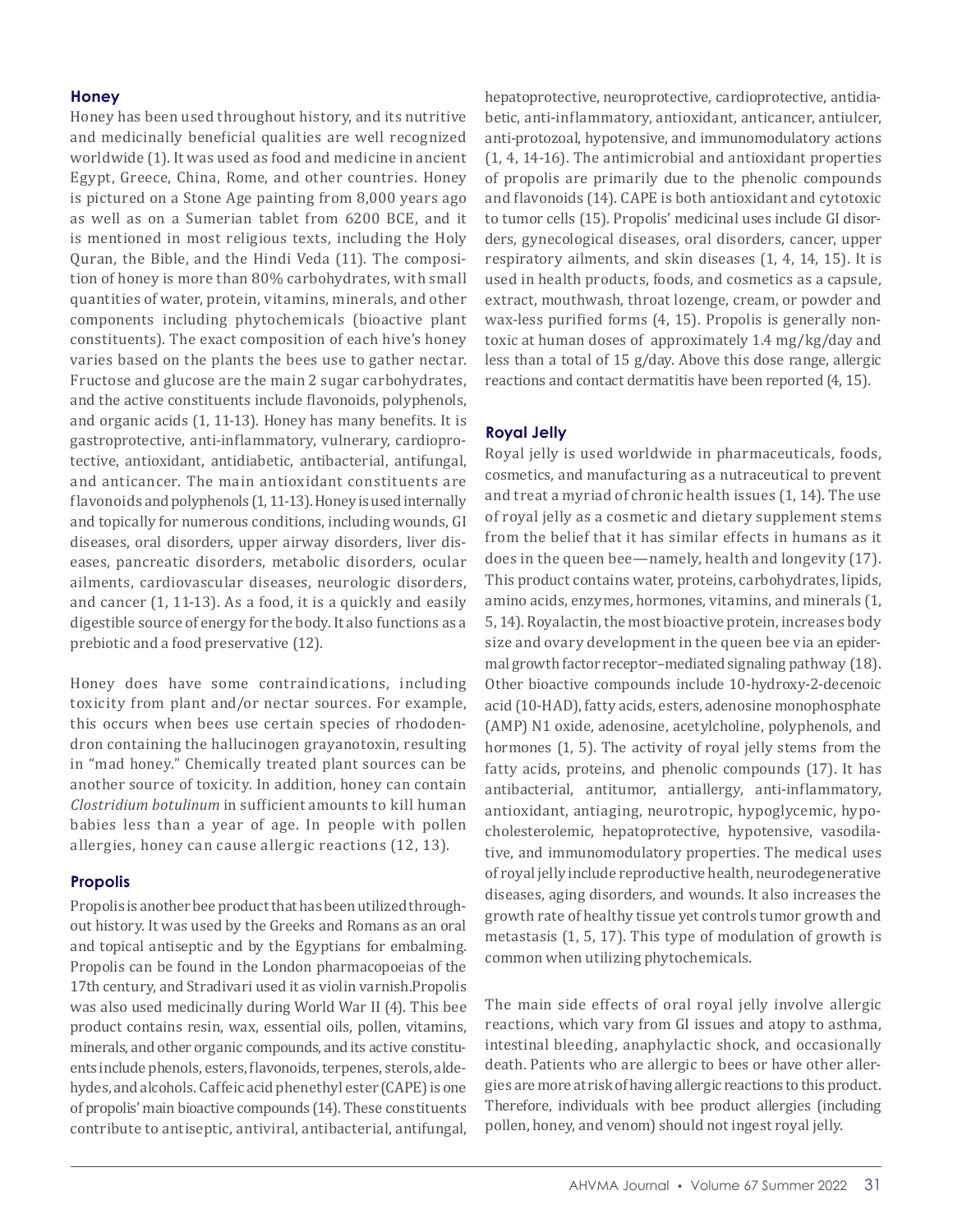In addition, this should not be consumed during an asthma attack. Topical use of royal jelly can have side effects such as rashes and eczema (5). Other concerns with the product are quality and adulteration. With the exception of chemical analysis, organoleptics using taste, sight, and smell are the best assessment of the product. Royal jelly should always be frozen and should be whitish-yellow, with a pungent odor and a sweet and sour flavor. Adulteration of royal jelly is usually with the addition of honey, which increases the sugar content while decreasing the protein and lipid content (17).

# **Bee Pollen**

Bee pollen may be nature's most complete food. It contains all the ingredients essential for human life and all the nutrients human bodies require (8). Bee pollen is composed of proteins and free amino acids, carbohydrates, lipids (including essential fatty acids), vitamins, minerals, RNA, and DNA (7, 19). It contains more protein per weight than any animal source (7). The primary active phytochemicals include flavonoids and other phenolic acids as well as polysaccharides, phospholipids, and terpenes (7, 8, 19). Bee pollen is used in Traditional Chinese Medicine as a nutritive tonic. It is used medicinally for physical and mental endurance, vitality, longevity, recovery from illness, blood building, prevention of disease, cardiovascular support, hepatoprotection, and protection from radiation and cancer (6-8, 19). Bee pollen inhibits the development of harmful bacteria, normalizes cholesterol and triglyceride levels as well as other metabolic conditions, and regulates intestinal function by the high amount of cellulose and fiber. It also stimulates ovarian function, prevents prostate disorders, and treats allergic conditions via desensitization. Other uses include the treatment of GI ulcers, headaches, upper respiratory diseases, and urinary tract disorders. This product is considered antioxidant, anticarcinogenic, antimicrobial, and antiinflammatory. Constituents include lecithin, which aids in adipose reduction, and phenylalanine, which is an appetite suppressant. Because of its abilities to enhance the immune system and correct body chemistry, it clears the body of toxins (including heavy metals), which in turn can help prevent cravings in people going through withdrawal from alcohol or drugs. Due to the DNA and RNA in bee pollen, used either internally or externally it helps the skin look and remain healthy, enhances the granulation of tissue after burns, and suppresses acne (6-8). Its nutritional benefits include recovery from malnutrition, especially in the young or elderly or in patients recovering from surgery (8). The dosage of pollen for humans should be slowly built up

over 1 to 2 weeks to a maximum of 1 tsp/day for allergies and 1 tbsp/day for other indications. It should be administered 3 times a day for a 1- to 3-month course. Bee pollen is most effective when taken with food, fruit, or fruit juice, as it becomes more bioavailable after the outside of each pellet is cracked (6, 7). Before starting a bee pollen regimen, patients should try 1 pellet to make sure there is no anaphylactic reaction.

# **Bee Venom**

Honey bee venom has a long history of traditional medicinal use. In addition to water, it contains proteins, peptides, enzymes, phospholipids, amines, amino acids, sugars, and minerals. There are 5 bioactive enzymes, including phospholipase  $A_2$  (PLA<sub>2</sub>), which destroys cells by breaking down the cell membrane.  $PLA<sub>2</sub>$  protects against many diseases, including asthma, arthritis, and Parkinson's disease (10). Phospholipase B specifically breaks down blood cells, hyaluronidase breaks down hyaluronic acid, and acid phosphatase triggers basophilic histamine release. The enzyme  $\alpha$ -glucosidase is involved in honey production (10). Melittin, a peptide, is the main anti-inflammatory constituent in bee venom, causing cortisol release, among other effects. Apamin, another peptide, also increases cortisol secretion and is a mild neurotoxin. The peptide adolapin blocks cyclooxygenase and therefore is anti-inflammatory and analgesic (9).

Bee venom has anti-inflammatory, antibacterial, radioprotective, anticancer, anti-nociceptive, hepatoprotective, and immunostimulating actions (9). It is used to treat many inflammatory conditions, such as arthritis, joint disease, Lyme disease, rheumatoid arthritis, and multiple sclerosis. It can also be used to treat epilepsy, chronic pain conditions, coagulopathies, migraines, neuralgias, cancer, wounds, asthma, keratoconjunctivitis, and other conditions (9). The best method of administering bee venom therapy is by using live bees to directly sting the patient. However, bee venom is also collected and used as an injection, either locally or through aquapuncture (the technique in which a liquid is injected into an acupuncture point). Although erythema, heat, swelling, and itchiness are expected from bee venom, allergic reactions range from a swelling that exceeds average parameters, to hives and throat swelling, and even anaphylaxis and death. Patients who show signs of an allergic reaction should not receive bee venom therapy unless first undergoing desensitization. All patients should be tested for signs of an allergic reaction before full treatments are performed. Finally, the  $LD_{50}$ dose of bee venom for a human is 2.8 mg/kg, which translates to roughly 650 stings (maximum of 0.3 mg of venom per sting) for a 68-kg person (9).